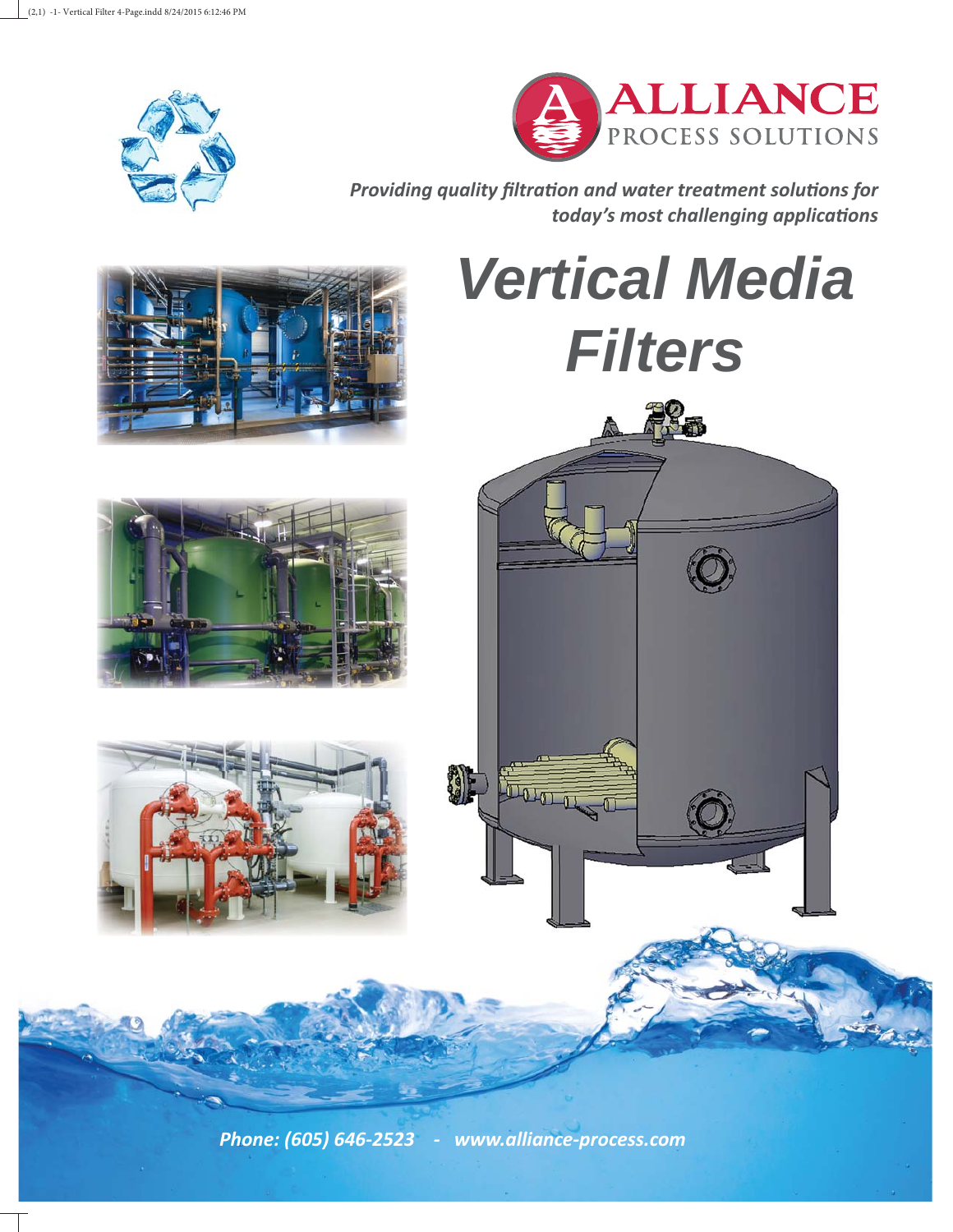

- Designed & Constructed per ASME Section VIII, Division 1
- High solids epoxy coating for abrasion and corrosion resistance
- Standard pressures; 50, 75, 100 PSI
- ANSI 150# flanges standard on all filters
- Large manways for easy access

*514 Americas Way - Suite 6284 - Box Elder, SD 57719 www.alliance-process.com - Phone: (605) 646-2523*

Air Vent Kit (Optional)



- Available Coatings for all water and fluid types •
- Metric Flanges & Hardware
- Sight Ports and lights for internal viewing
- Pressure ratings up to 250 PSI
- ASME U Stamp available upon request
- Custom port sizes and locations
- Factory assembled PVC Schedule 80 internal piping
- Internal bracing for shipping and operational support of internals
- Lifting lugs on all tanks
- All standard hardware included (Stainless Steel optional)

- Air Vent Kits with auto and manual air vents
- Drain assemblies with manual drain valve
- Custom pipe manifolds and valve assemblies
- Stainless steel internal assemblies
- Hardware material options



| <b>Filter Data</b>               |                                  |                              |                    |                                 |                           |                                  |                       |                                    |                                   |     |     |     |        |
|----------------------------------|----------------------------------|------------------------------|--------------------|---------------------------------|---------------------------|----------------------------------|-----------------------|------------------------------------|-----------------------------------|-----|-----|-----|--------|
| <b>Filter</b><br><b>Diameter</b> | <b>Connection</b><br><b>Size</b> | <b>Media</b><br><b>Drain</b> | <b>Manway Size</b> | <b>Surface Area</b><br>(Sq.Ft.) | <b>Flow Rate</b><br>Range | <b>Media Bed</b><br><b>Depth</b> | <b>Freeboard</b><br>% | <b>Side Shell</b><br><b>Height</b> | <b>Lateral</b><br><b>Diameter</b> | A   | в   | c   | D      |
| 42"                              | 3"                               | 3"                           | 12" x 16"          | 9.6                             | 48 - 192                  | 30"                              | 33%                   | 48"                                | 1"                                | 56" | 20" | 36" | 29.70" |
| 48"                              | 4"                               | 3"                           | 12" x 16"          | 12.6                            | $63 - 252$                | 36"                              | 50%                   | 60"                                | $1 - 1/2"$                        | 59" | 21" | 48" | 33.94" |
| 54"                              | 4"                               | 3"                           | 12" x 16"          | 15.9                            | 80 - 319                  | 36"                              | 50%                   | 60"                                | $1 - 1/2"$                        | 70" | 22" | 48" | 38.18" |
| 60"                              | 4"                               | 3"                           | 12" x 16"          | 19.6                            | $98 - 392$                | 36"                              | 50%                   | 60"                                | $1 - 1/2"$                        | 70" | 24" | 46" | 42.43" |
| 66"                              | 6"                               | 4"                           | 12" x 16"          | 23.7                            | 118 - 474                 | 36"                              | 50%                   | 60"                                | $1 - 1/2"$                        | 71" | 25" | 46" | 46.67" |
| 72"                              | 6"                               | 4"                           | 12" x 16"          | 28.3                            | 142 - 566                 | 48"                              | 33%                   | 72"                                | $1 - 1/2"$                        | 83" | 25" | 58" | 50.91" |
| 78"                              | 6"                               | 4"                           | 12" x 16"          | 33.2                            | 166 - 664                 | 48"                              | 33%                   | 72"                                | $1 - 1/2"$                        | 84" | 26" | 58" | 55.15" |
| 84"                              | 6"                               | 4"                           | 12" x 16"          | 37.4                            | 187 - 784                 | 48"                              | 33%                   | 72"                                | 2"                                | 86" | 28" | 58" | 59.40" |
| 90"                              | 6"                               | 4"                           | 12" x 16"          | 44.1                            | 220 - 882                 | 48"                              | 33%                   | 72"                                | 2"                                | 87" | 29" | 58" | 63.64" |
| 96"                              | 8"                               | 6"                           | 14" x 18"          | 50.2                            | $250 - 1,005$             | 48"                              | 33%                   | 72"                                | 2"                                | 88" | 30" | 58" | 67.88" |
| 102"                             | 8"                               | 6"                           | 14" x 18"          | 56.7                            | 283 - 1,134               | 48"                              | 33%                   | 72"                                | 2"                                | 89" | 31" | 58" | 72.13" |
| 120"                             | 8" / 10"                         | 6"                           | 14"x18" / 24"      | 78.5                            | 393 - 1,570               | 48"                              | 33%                   | 72"                                | 2"                                | 91" | 33" | 58" | 84.85" |

# Standard Filter Features

# Filter Options & Accessories